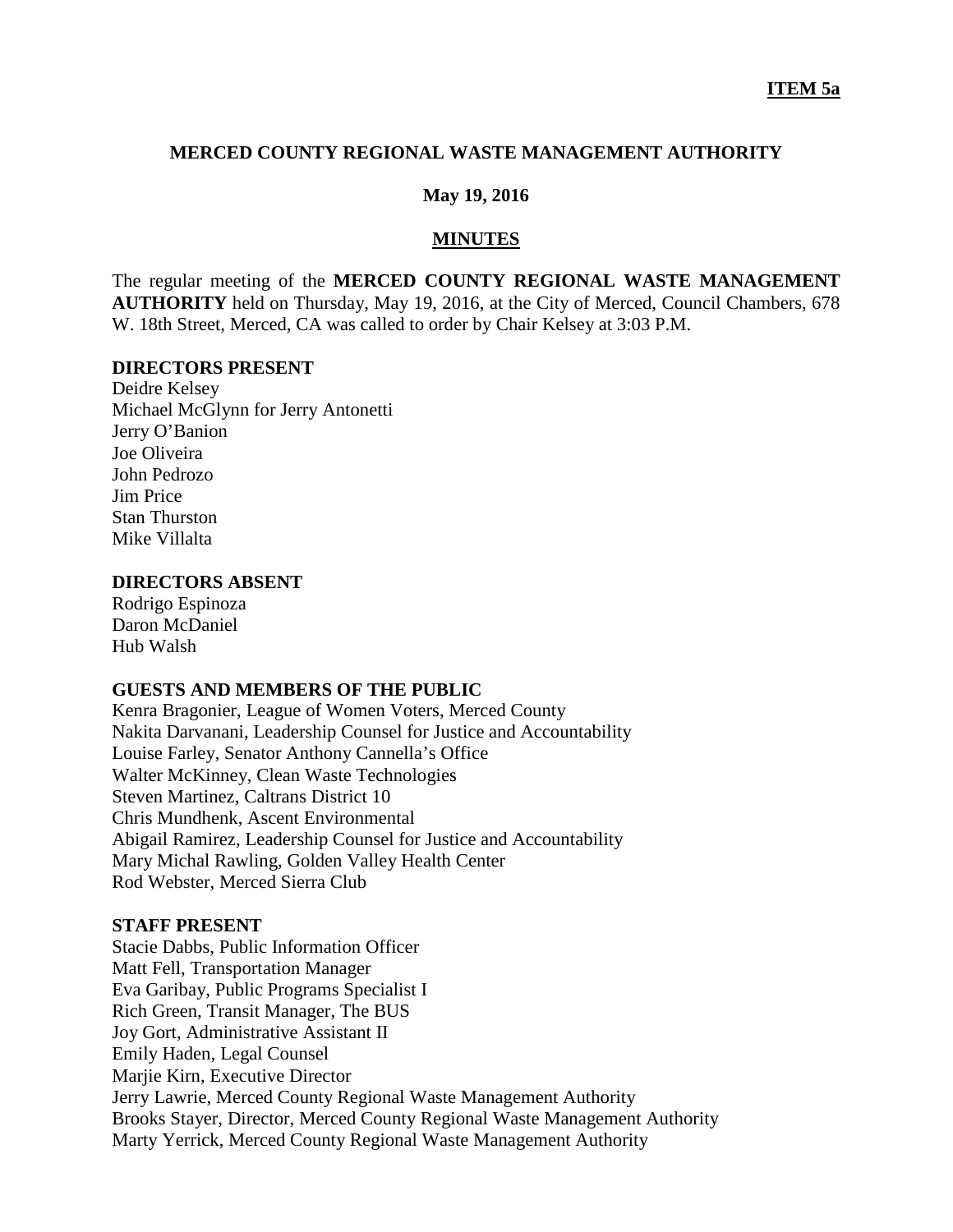# **4. Minutes of the April 21, 2016 Regional Waste Management Authority Board meeting**

Director Thurston moved to approve the minutes of the April 21, 2016 Regional Waste Management Authority Board meeting. Seconded by Director O'Banion.

**Ayes – Directors Pedrozo, Kelsey, O'Banion, Price, McGlynn, Oliveira, Villalta, Thurston Noes – None**

**MOTION CARRIED UNANIMOUSLY.**

# **5. Oral Report – Monthly Update**

Brooks Stayer gave the monthly update for Regional Waste.

# **6. Public Hearing – Highway 59 Landfill – Valley Fill Project**

Brooks Stayer introduced Chris Mundhenk from Ascent Environmental who gave a presentation on the Highway 59 Landfill – Valley Fill Project.

Public Hearing Opened – 3:09 p.m. Public Hearing Closed – 3:10 p.m.

No comments were received during the Public Hearing period.

Director Pedrozo moved to adopt Resolution No. 2016/05-19-03 and Resolution No. 2016/05-19-04.

Seconded by Director Oliveira.

**Ayes – Directors Pedrozo, Kelsey, O'Banion, Price, McGlynn, Oliveira, Villalta, Thurston Noes – None**

**MOTION CARRIED UNANIMOUSLY.**

### **7. Merced County Regional Waste Management Authority Financial Reports**

So noted.

# **THERE BEING NO FURTHER BUSINESS OF THE MERCED COUNTY REGIONAL WASTE MANAGEMENT AUTHORITY, THAT PORTION OF THE MEETING WAS ADJOURNED AT 3:11 P.M.**

 $/ s /$ 

Joy Gort Administrative Assistant II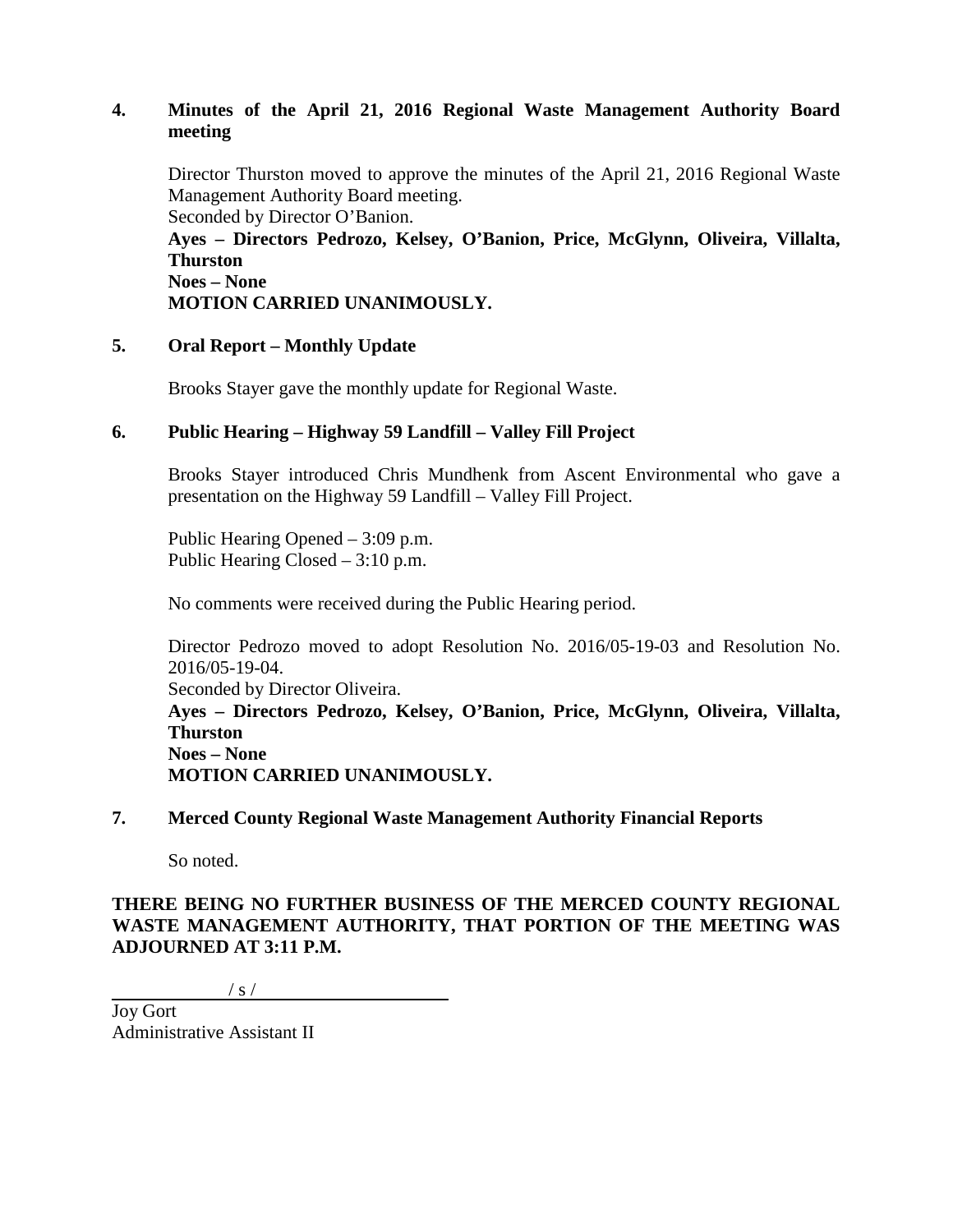### **TRANSIT JOINT POWERS AUTHORITY FOR MERCED COUNTY**

### **May 19, 2016**

#### **MINUTES**

The regular meeting of the **TRANSIT JOINT POWERS AUTHORITY FOR MERCED COUNTY** held on Thursday, May 19, 2016, at the City of Merced, Council Chambers, 678 W. 18<sup>th</sup> Street, Merced, CA was called to order by Chair Kelsey at 3:11 P.M.

#### **DIRECTORS PRESENT**

Deidre Kelsey Michael McGlynn for Jerry Antonetti Jerry O'Banion Joe Oliveira John Pedrozo Jim Price Stan Thurston Mike Villalta

### **DIRECTORS ABSENT**

Rodrigo Espinoza Daron McDaniel Hub Walsh

#### **GUESTS AND MEMBERS OF THE PUBLIC**

Kenra Bragonier, League of Women Voters, Merced County Nakita Darvanani, Leadership Counsel for Justice and Accountability Louise Farley, Senator Anthony Cannella's Office Walter McKinney, Clean Waste Technologies Steven Martinez, Caltrans District 10 Chris Mundhenk, Ascent Environmental Abigail Ramirez, Leadership Counsel for Justice and Accountability Mary Michal Rawling, Golden Valley Health Center Rod Webster, Merced Sierra Club

### **STAFF PRESENT**

Stacie Dabbs, Public Information Officer Matt Fell, Transportation Manager Eva Garibay, Public Programs Specialist I Rich Green, Transit Manager, The BUS Joy Gort, Administrative Assistant II Emily Haden, Legal Counsel Marjie Kirn, Executive Director Jerry Lawrie, Merced County Regional Waste Management Authority Brooks Stayer, Director, Merced County Regional Waste Management Authority Marty Yerrick, Merced County Regional Waste Management Authority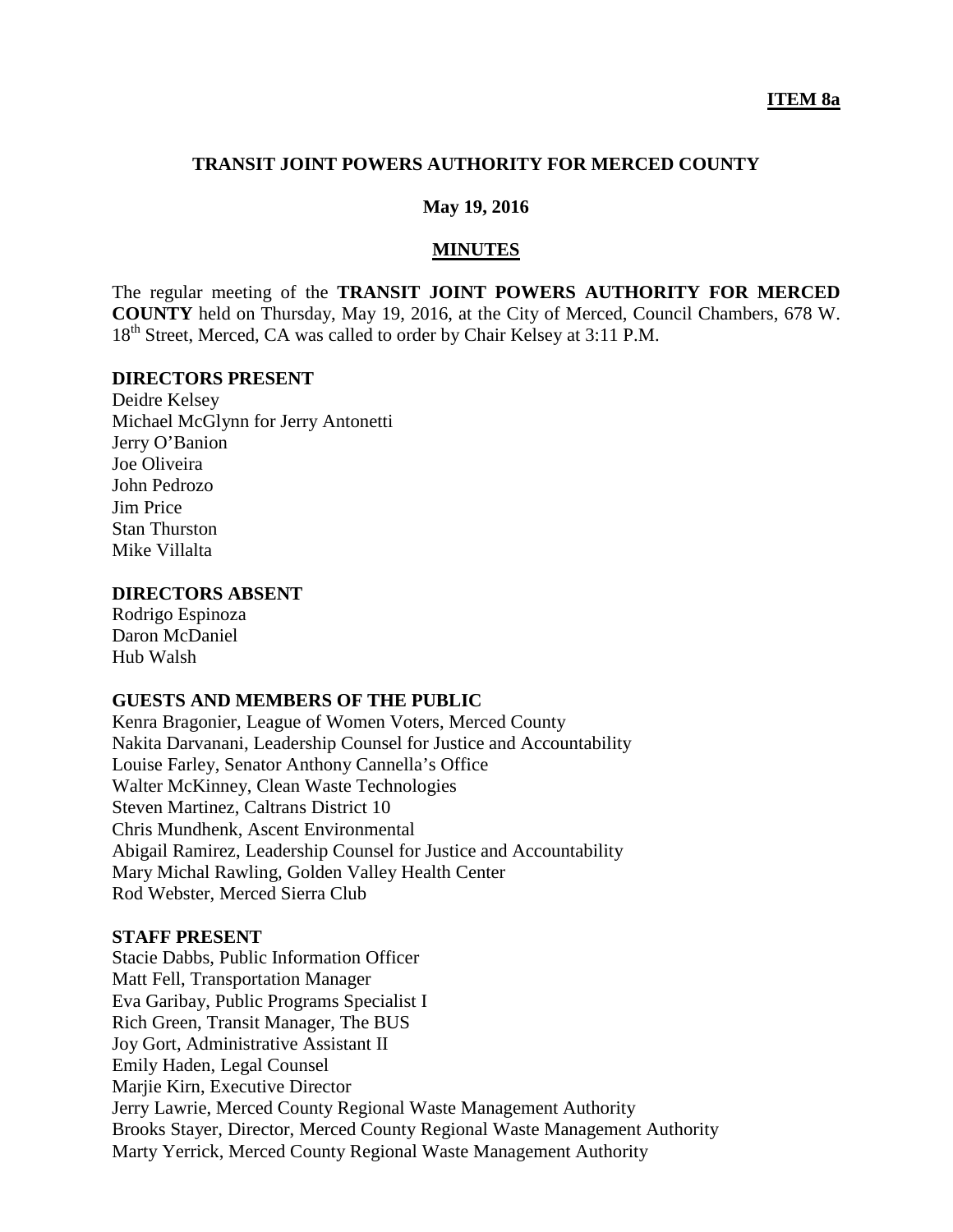# **8. Minutes of the April 21, 2016 Transit Joint Powers Authority for Merced County meeting**

Director O'Banion moved to approve the minutes of the April 21, 2016 Transit Joint Powers Authority for Merced County meeting. Seconded by Director Thurston.

**Ayes – Directors Pedrozo, Kelsey, O'Banion, Price, McGlynn, Oliveira, Villalta, Thurston Noes – None**

**MOTION CARRIED UNANIMOUSLY.**

# **9. Oral Report – Transit Monthly Update**

Rich Green gave the Transit monthly update.

# **10. Transit Joint Powers Authority for Merced County Financial Report for July 2015- March 2016**

So noted.

# **THERE BEING NO FURTHER BUSINESS OF THE TRANSIT JOINT POWERS AUTHORITY FOR MERCED COUNTY, THAT PORTION OF THE MEETING WAS ADJOURNED AT 3:16 P.M.**

 $/ s /$ 

Joy Gort Administrative Assistant II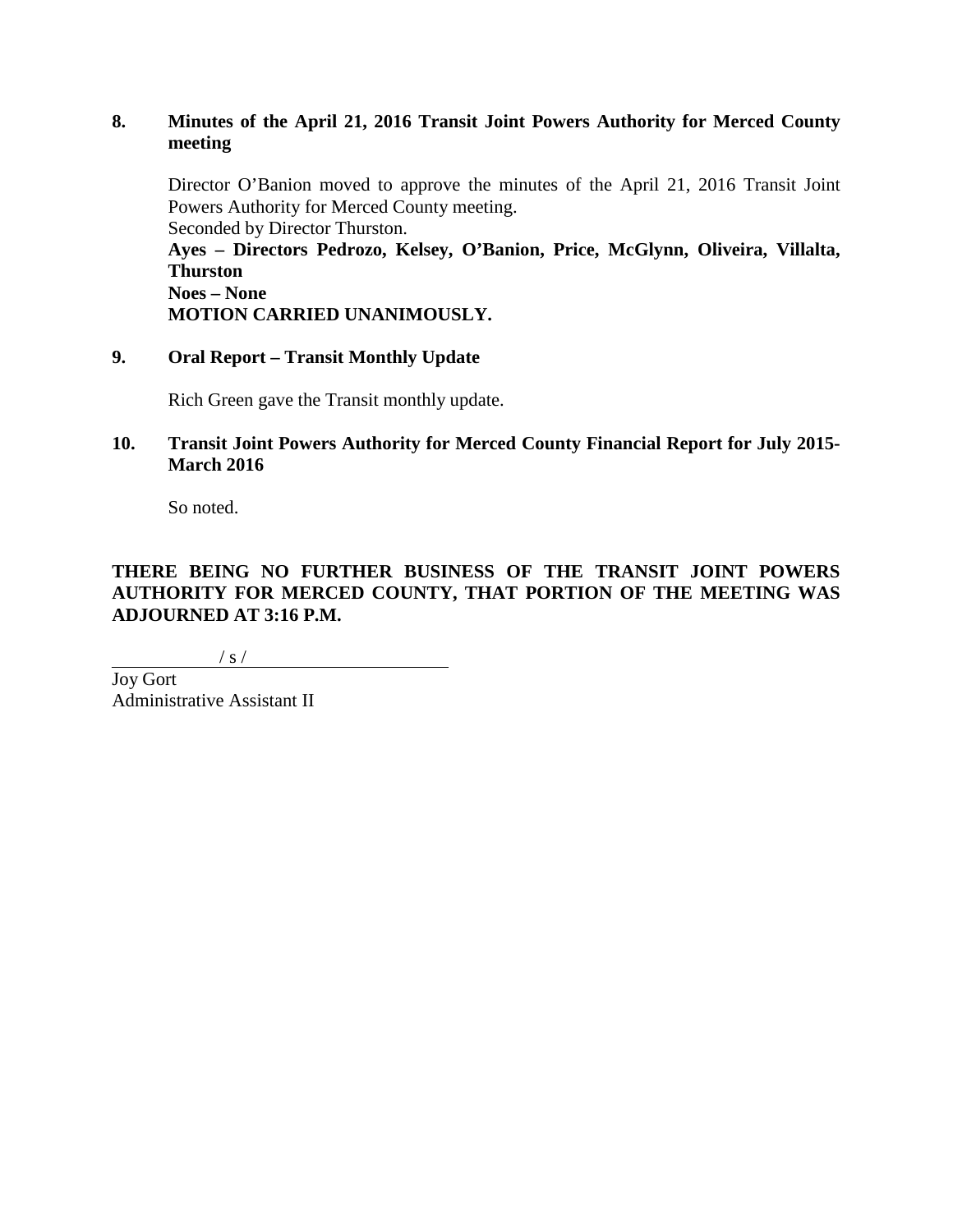#### **MCAG GOVERNING BOARD**

#### **May 19, 2016**

#### **MINUTES**

The regular meeting of the **MERCED COUNTY ASSOCIATION OF GOVERNMENTS GOVERNING BOARD** held on Thursday, May 19, 2016, at the City of Merced, Council Chambers, 678 W. 18<sup>th</sup> Street, Merced, CA was called to order by Chair Kelsey at 3:16 P.M.

#### **DIRECTORS PRESENT**

Deidre Kelsey Michael McGlynn for Jerry Antonetti Jerry O'Banion Joe Oliveira John Pedrozo Jim Price Stan Thurston Mike Villalta

#### **DIRECTORS ABSENT**

Rodrigo Espinoza Daron McDaniel Hub Walsh

#### **GUESTS AND MEMBERS OF THE PUBLIC**

Kenra Bragonier, League of Women Voters, Merced County Nakita Darvanani, Leadership Counsel for Justice and Accountability Louise Farley, Senator Anthony Cannella's Office Walter McKinney, Clean Waste Technologies Steven Martinez, Caltrans District 10 Chris Mundhenk, Ascent Environmental Abigail Ramirez, Leadership Counsel for Justice and Accountability Mary Michal Rawling, Golden Valley Health Center Rod Webster, Merced Sierra Club

### **STAFF PRESENT**

Stacie Dabbs, Public Information Officer Matt Fell, Transportation Manager Eva Garibay, Public Programs Specialist I Rich Green, Transit Manager, The BUS Joy Gort, Administrative Assistant II Emily Haden, Legal Counsel Marjie Kirn, Executive Director Jerry Lawrie, Merced County Regional Waste Management Authority Brooks Stayer, Director, Merced County Regional Waste Management Authority Marty Yerrick, Merced County Regional Waste Management Authority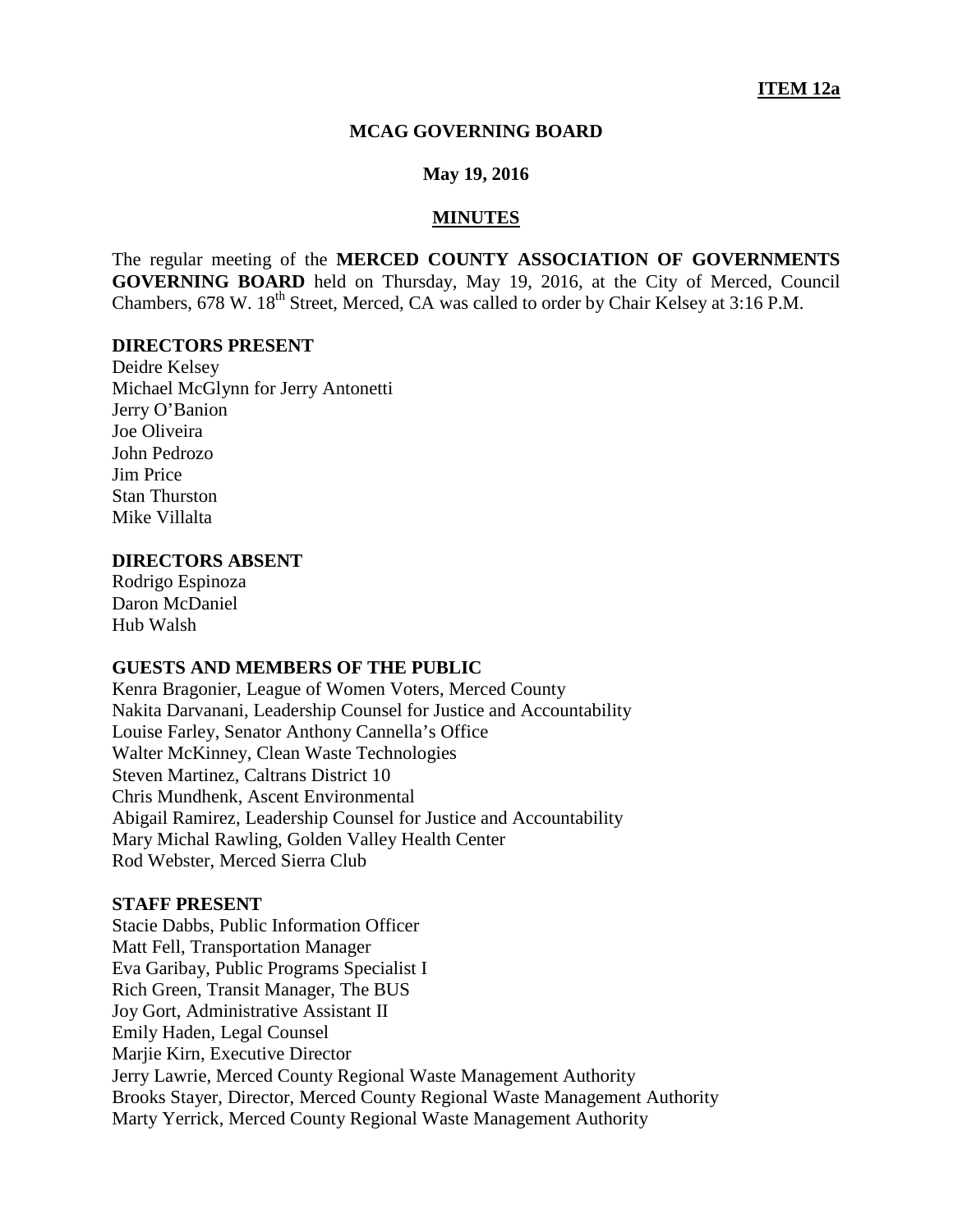# **3. Oral Communications**

None.

# **12. Consent Agenda**

- a. Minutes of the April 21, 2016 MCAG Governing Board meeting
- b. Unmet Transit Needs Finding of Fact for Fiscal Year 2016/2017
- c. Draft Formal Amendment No. 14 to the 2015 Federal Transportation Improvement Program – Scope and Funding Change for Merced Congestion Mitigation Air Quality Bike Path Project

Director Thurston moved to approve the Consent Agenda.

Seconded by Director Pedrozo.

# **Ayes – Directors Pedrozo, Kelsey, O'Banion, Price, McGlynn, Oliveira, Villalta, Thurston**

**Noes – None**

**MOTION CARRIED UNANIMOUSLY.**

# **13. Information/Discussion Only**

- a. Minutes of the May 11, 2016 Technical Review Board meeting
- b. Active Transportation Program Cycle 3
- c. Commute Connection Progress Report 2016
- d. Bike to Work Month May 2016
- e. MCAG Financial Report for July 2015 March 2016
- f. MCAG Check Register

So noted.

# **14. Regional Transportation Plan Amendment 1**

Matt Fell gave an update on the Regional Transportation Plan Amendment 1 and the Air Quality Conformity Analysis.

Nakita Darvanani from the Leadership Counsel for Justice and Accountability gave a summary of some comments that were given at the public hearing meeting in Dos Palos.

Mary Michal-Rawling thanked staff for the opportunity to have a steering committee and for the RTP Amendment that has come about because of it.

Director Thurston moved to adopt the 2014 Regional Transportation Plan Amendment 1 and the corresponding Air Quality Conformity Analysis. Seconded by Director Pedrozo.

**Ayes – Directors Pedrozo, Kelsey, O'Banion, McGlynn, Oliveira, Villalta, Thurston Noes – Director Price MOTION CARRIED.**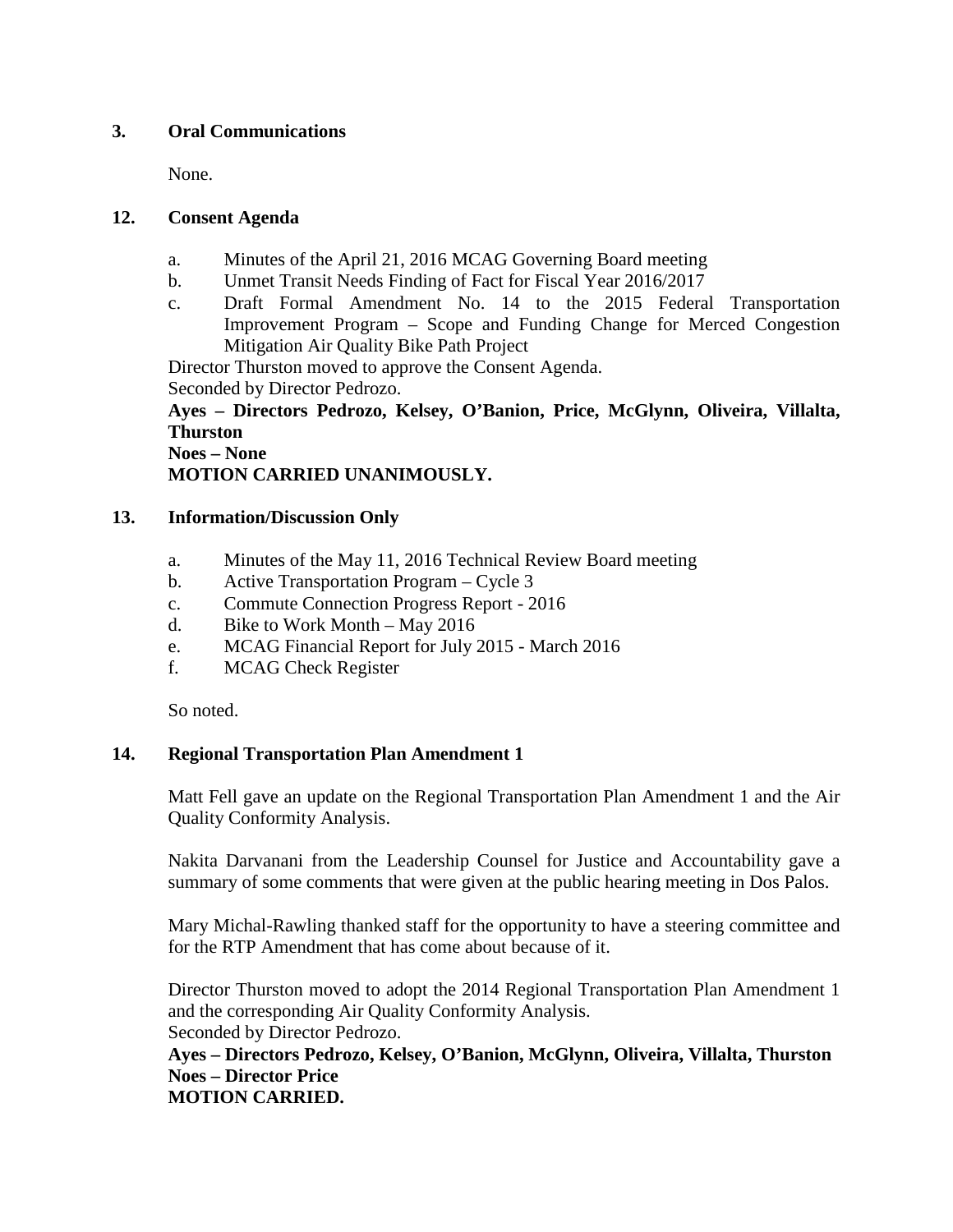# **15. Local Transportation Fund Apportionment for Fiscal Year 2016/2017**

Director Villalta moved to adopt Resolution 2016/05-19-05 approving the Local Transportation Fund apportionment schedule for Fiscal Year 2016/17 using the May 2016 population estimates and authorize staff to forward claim forms to the local jurisdictions.

Seconded by Director Thurston. **MOTTION CARRIED UNANIMOUSLY.**

### **16. Service Authority for Freeway Emergencies**

Director Villalta moved to approve:

- a. The scheduling of public meetings to hear public comments regarding the proposed removal of the call boxes, which includes at least one meeting scheduled on the Westside of Merced County; and
- b. The development of a plan to remove the under-utilized call boxes and upgrade any that remain.

Seconded by Director Oliveira.

**Ayes – Directors Pedrozo, Kelsey, O'Banion, Price, McGlynn, Oliveira, Villalta, Thurston**

**Noes – None MOTION CARRIED UNANIMOUSLY.**

### **17. Oral Report – One Voice Debrief**

Stacie Dabbs gave the 2016 One Voice trip debrief.

### **18. Property Purchase Agreement**

Director O'Banion moved to approve the Purchase Agreement and to complete the purchase for the Fiscal Year 2016/17. Seconded by Director Thurston. **Ayes – Directors Pedrozo, Kelsey, O'Banion, Price, McGlynn, Oliveira, Villalta, Thurston**

**Noes – None MOTION CARRIED UNANIMOUSLY.**

### **11. Caltrans Report**

Steven Martinez gave the report from Caltrans.

### **19. Executive Director's Report**

Marjie Kirn thanked Director Walsh for presenting the Anna Maria Fuentes scholarship award. Marjie informed the Board of an upcoming study session regarding the Landfill Gas Conversion Project that will be held prior to the next Governing Board meeting at 1:30pm located at the County Admin Building in Room 310.